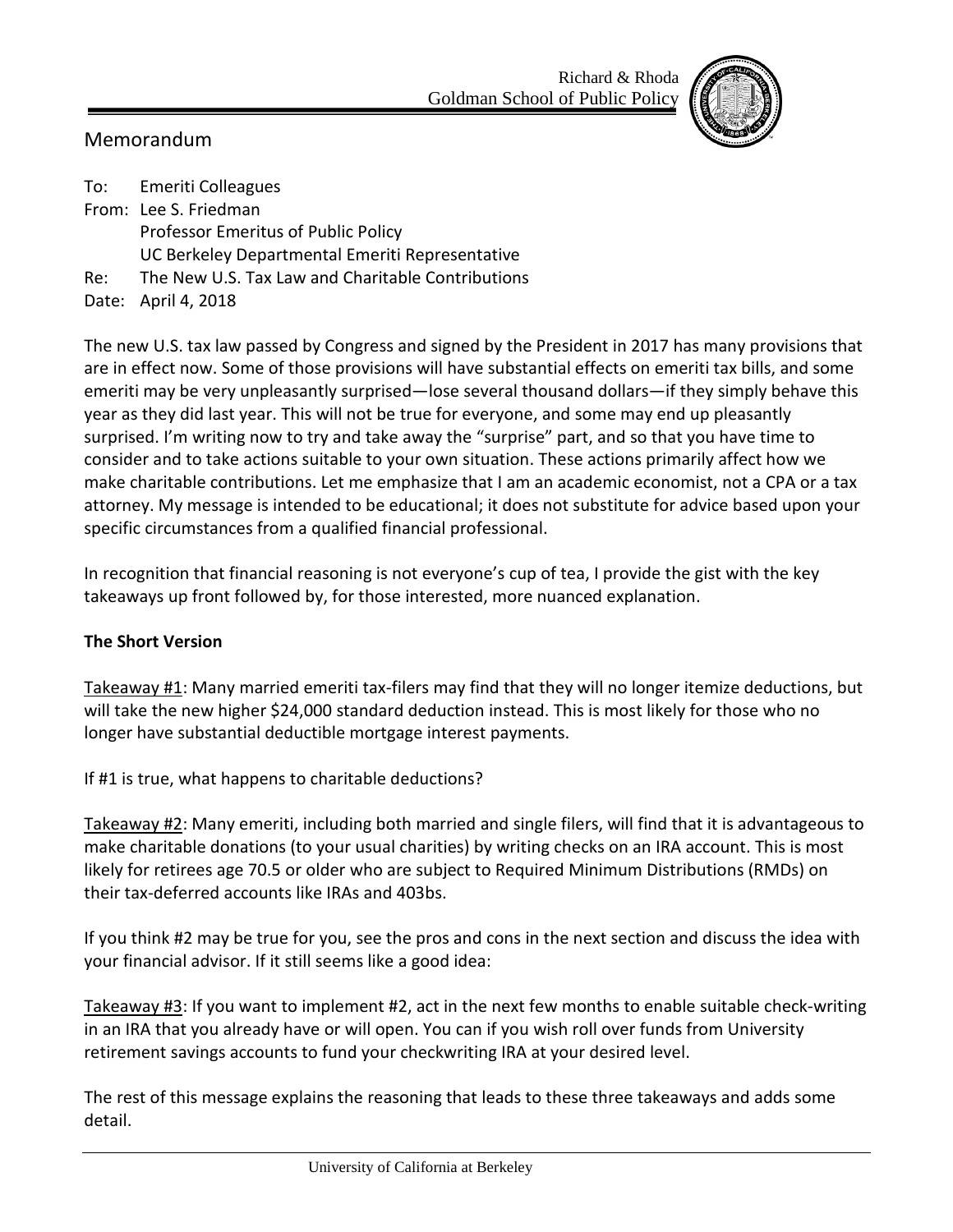## **The Longer Version**

Two provisions of the new tax law have particular consequence for us. One is that the standard deduction, which affects the decision about whether to itemize deductions, is substantially higher. The higher it is, the less likely is itemization to be a good strategy. For a married couple under the new law, the standard deduction is now \$24,000, up from \$12,700. Second, the new law hits many Californians hard by limiting to \$10,000 the amount of state and local taxes that may be deducted. Almost all of us pay much more than \$10,000 in property and state income tax, so under the old law itemization was almost always the best choice for us.

Under the new law, single and married filers are affected differently. The new limit on local and state tax deductions is \$10,000 regardless of your filing status. That is, there is a substantial "marriage penalty": two single filers who marry will find that they lose \$10,000 in deductible state and local taxes. Because single filers have a new standard deduction of \$12,000, our single filers will generally be able to itemize as usual except for this limit (i.e. they will deduct the \$10,000 limit and usually will have at least \$2000 in other deductions). But for married filers, the new question becomes whether or not they have at least \$14,000 in other deductible expenses apart from property and state taxes paid. For some with recently purchased or refinanced owner-occupied homes, deductible annual mortgage interest may be large enough to get over the \$24,000 minimum that makes itemization sensible. But there are also a number of married emeriti filers who are not paying high amounts of deductible mortgage interest. This group needs to rethink whether and how to itemize.

There are other deductible expenses besides state and local taxes and qualifying mortgage interest (note some interest payments are no longer deductible, such as interest on home equity loans). For example, some people may have substantial deductible medical expenses, although this is not that common for us because of our insurance and federal income limitations. The one category of other deductible expenses that many of us have, and over which we have much control, is charitable contributions. However, if you are in the group whose deductions apart from charity fall substantially below the standard amount (\$24,000 married, \$12,000 single), there may be a much better strategy for you than itemizing charitable contributions.

The alternative tax strategy is to make charitable contributions directly from an IRA account, especially if you have to take out funds from tax-deferred accounts anyway. It was legal to contribute this way in the past, but both unnecessary for most (because of the ease of itemization) and cumbersome in procedure. New administrative procedures make this as simple as writing a check.

You may be thinking "Whoa, my IRA is my safety net" and not available for charity. Some emeriti, particularly younger ones, will be correct about this. But our emeriti population near or past age 70 should consider this carefully. Tax-deferred accounts like IRAs or 403bs owned by retired persons are subject to Required Minimum Distributions (RMDs) that begin in the year in which you become 70 and  $\frac{1}{2}$  years old. These mandatory distributions count as additional income on your tax return, and will be taxed at your marginal (federal + state) tax rate. The marginal rate is lower under the new law, but still will be in the 33-41% range for most of us. There is one exception to this taxation of RMDs: to the extent that you make these distributions from an IRA directly to qualified charities (the same 501(c)(3) charities that qualify for itemization). These Qualified Charitable Distributions (QCDs) do count toward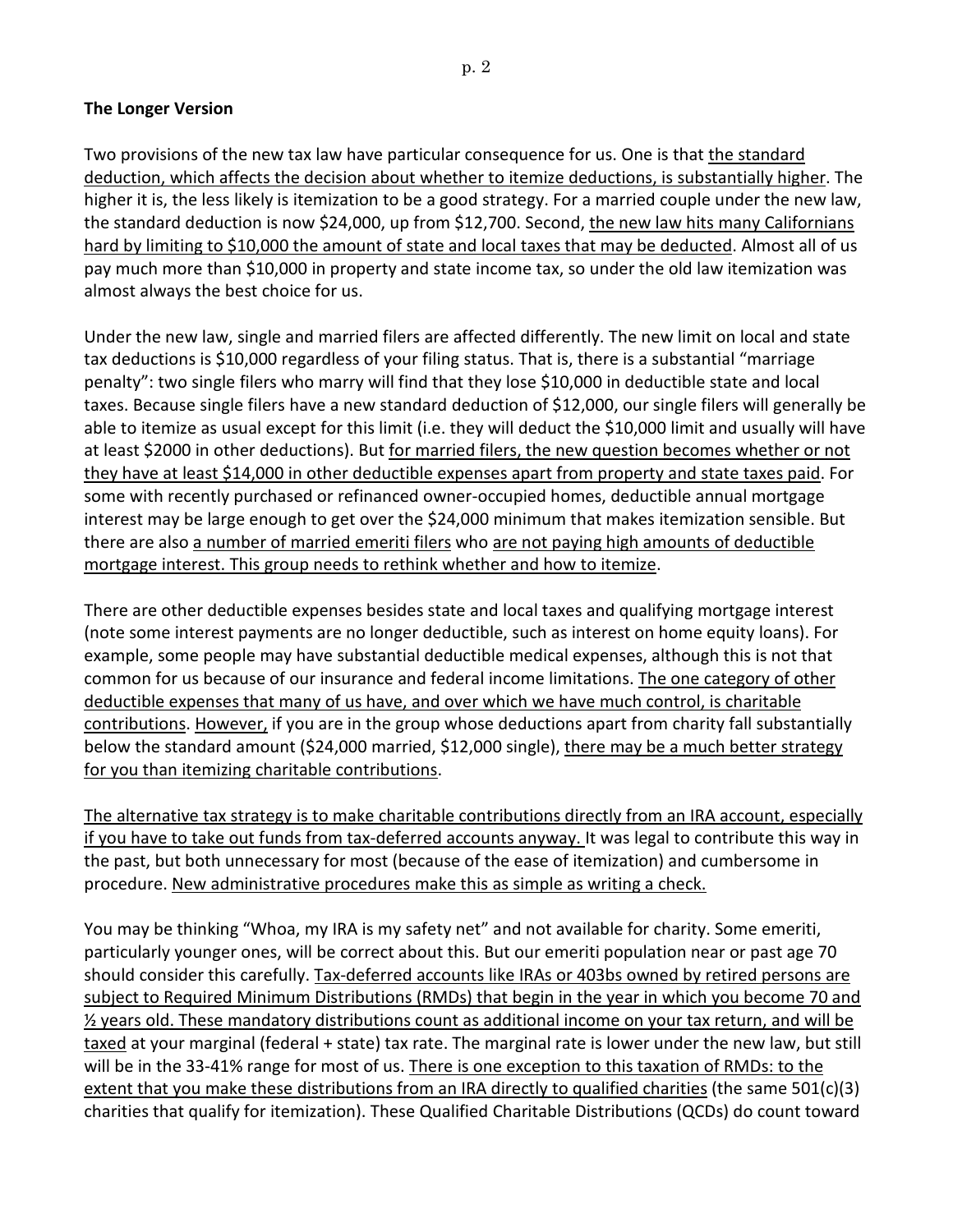satisfying the RMD, but do not count as taxable income. You get at least the same tax benefit from making QCDs (in any amount up to your total RMD) as you would by itemizing over the standard deduction, and you can get this benefit without itemizing and thus taking full advantage of the new higher standard deduction.

If you need to include your charitable deductions to get you over the \$24,000, you may not be receiving much of a tax benefit, if any. Suppose you have \$14,000 in non-charitable deductions, \$11,000 in charitable deductions, an RMD greater than \$11,000, and that your marginal tax bracket is 35%. The total of \$25,000 in deductions is enough to itemize, but you are only gaining 35% of \$1000 or \$350 by itemizing instead of taking the standard deduction. If instead you take the standard deduction and make your charitable contributions as QCDs out of your RMD, you reduce your taxes by 35% of \$11,000 or \$3850. Making the exact same charitable contributions by the QCD method rather than itemization saves you \$3500 in this example.

Many IRA-providing firms have now simplified the process of taking a QCD from your IRA. For example, Schwab and Fidelity allow checkwriting of any amount (no minimum) directly from an IRA, and other IRA providers may have the same or similar options. To take a QCD, all you have to do is write a check drawn upon your IRA account to any charity (requesting a mailed acknowledgment of the donation from the charity, just as you would do when itemizing). The brokerage will include and report these amounts as "normal distributions" to the IRS, and when you fill out your tax form, there is a line to report the sum of your QCDs and subtract it from the sum of your reported "IRA normal distributions" to get your taxable distribution. Note that if you have more than one type of taxdeferred account (e.g. one or more 403bs and one or more IRAs), each account will have an RMD. Your requirement generally is to take out the sum of the RMDs from each type separately (e.g. one RMD for all 403b accounts, another RMD from all IRA-type accounts). Thus you may want to have enough assets in your IRA-type accounts so that the RMD from them is at least equal to your desired QCD amount (\$11,000 in the above example).

For those that do not have IRAs, but do have University retirement savings accounts, note that you can roll over any amount from one or more of the University accounts to fund an IRA of your choosing. You should be careful to make sure that you can hold suitable alternative investments to those you were holding in the University account. While it only takes a few days to open a new IRA with checkwriting privileges, it may take a number of weeks before you actually receive the checks. You will also want to make your donations well before December 31 of each year, to allow time for the charity to receive your check and to acknowledge it with a receipt.

Depending upon each individual's circumstances, the QCD method may have some additional financial advantages. It can lower the taxable portion of social security benefits, it can reduce Medicare premiums, and it can reduce the bite of the Alternative Minimum Tax (itself reduced under the new tax law). Thus it may be advantageous even to filers who itemize other deductions (like some of the single filers amongst us).

Of course any advantages must be weighed against any disadvantages, which are largely in the form of some inconvenience. For example, you can make an itemized charitable donation by credit card over the internet and wait until the last days of the year, but you cannot do that with the QCD method (the